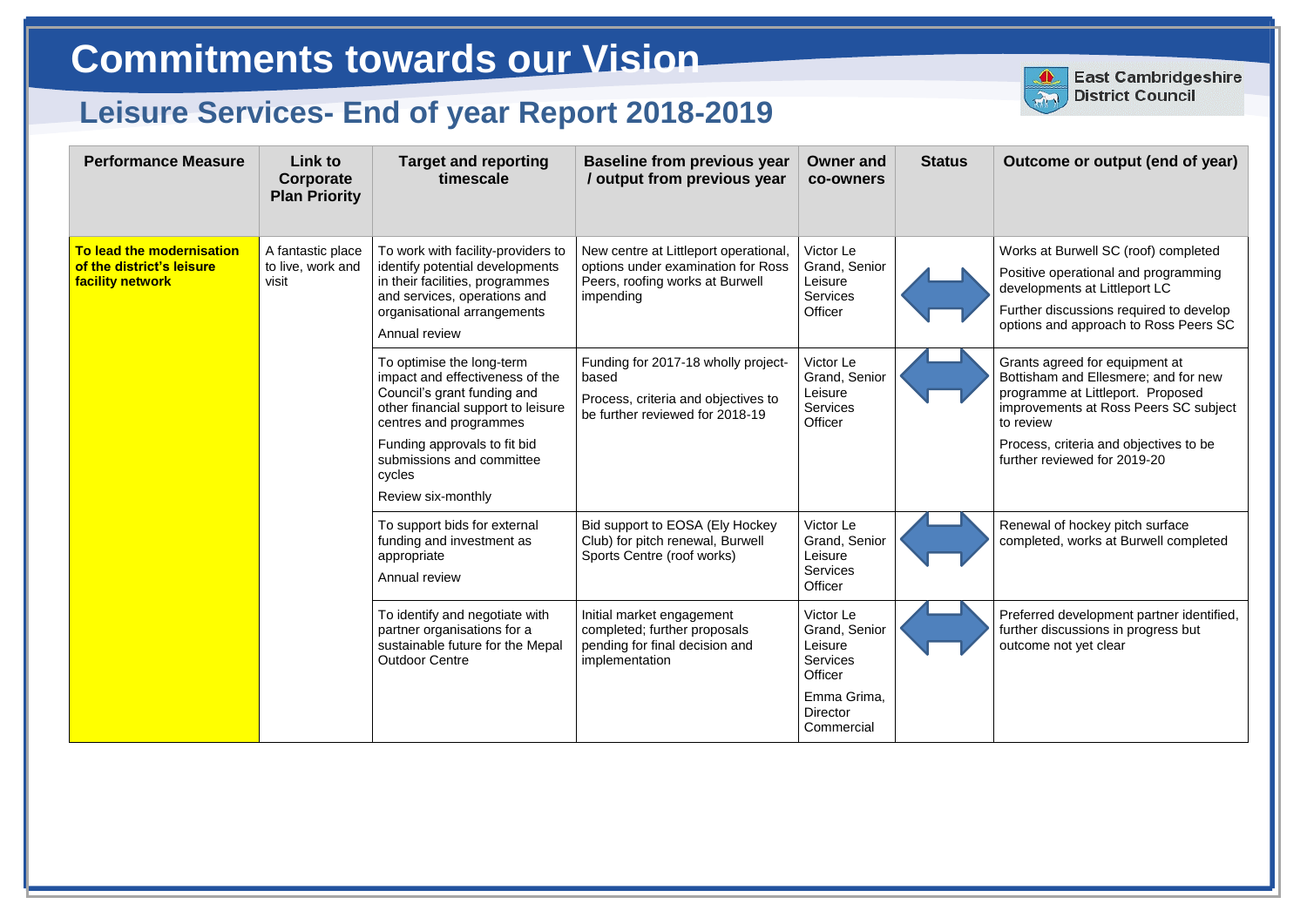| <b>Performance Measure</b>                                                                                                                                 | Link to<br>Corporate<br><b>Plan Priority</b>    | <b>Target and reporting</b><br>timescale                                                                                                                     | <b>Baseline from previous year</b><br>/ output from previous year                                                                                                                                                                 | <b>Owner and</b><br>co-owners                                                                                                                | <b>Status</b> | Outcome or output (end of year)                                                                                                                                                                                                                                                                                                                                                                                                   |
|------------------------------------------------------------------------------------------------------------------------------------------------------------|-------------------------------------------------|--------------------------------------------------------------------------------------------------------------------------------------------------------------|-----------------------------------------------------------------------------------------------------------------------------------------------------------------------------------------------------------------------------------|----------------------------------------------------------------------------------------------------------------------------------------------|---------------|-----------------------------------------------------------------------------------------------------------------------------------------------------------------------------------------------------------------------------------------------------------------------------------------------------------------------------------------------------------------------------------------------------------------------------------|
| To extend active leisure<br>opportunities across the<br><b>District in collaboration with</b><br>partner agencies and local<br><b>stakeholders</b>         | A fantastic place<br>to live, work and<br>visit | Development of programmes,<br>services and facilities in<br>accordance with the ECDC<br>Sport & Physical Activity<br>strategy<br>Annual review               | Current focus on opportunities<br>arising from development of new<br>centre<br>Wider needs and opportunities to<br>be reviewed 2018-19                                                                                            | Victor Le<br>Grand, Senior<br>Leisure<br><b>Services</b><br>Officer<br>Sophie<br>Edwards,<br>Physical<br>Activity<br>Coordinator             |               | Programmes developing across work<br>areas including support to facility<br>network, Let's Get Moving and Hive<br>operation                                                                                                                                                                                                                                                                                                       |
|                                                                                                                                                            |                                                 | Implementation of Public Health<br>funded Physical Activity ('Let's<br>Get Moving') programme (2017-<br>19)<br>Six-monthly                                   | Locality Coordinator in post, targets<br>and KPIs agreed with County<br>Council<br>Engagement activity and<br>programme development<br>progressing                                                                                | Sophie<br>Edwards,<br>Physical<br>Activity<br>Coordinator<br>Victor Le<br>Grand, Senior<br>Leisure<br><b>Services</b><br>Officer             |               | Wide range of activities and marketing<br>initiatives including walking, running,<br>chair-based exercise, walking netball,<br>after-school exercise club, and try-out<br>fitness developed and supported in<br>various locations across the district.<br>Funding (County) extended to June 2020<br>Community-led Local Activity Partnership<br>model to be developed and tested in<br>Littleport, subject to partner commitments |
|                                                                                                                                                            |                                                 | Monitor and pursue external<br>resource opportunities in<br>collaboration with partner<br>agencies and authorities as<br>appropriate<br>Six-monthly          | Ely Table Tennis Club (satellite club<br>programme) bid supported and<br>successful<br>Cross-county bids pending to Sport<br><b>England funding streams</b><br>Local programme funding pending                                    | Victor Le<br>Grand, Senior<br>Leisure<br><b>Services</b><br>Officer<br>Sophie<br>Edwards,<br>Physical<br>Activity<br>Coordinator             |               | Countywide programme (development-<br>led) currently focused outside of district,<br>but some potential input in subsequent<br>years.                                                                                                                                                                                                                                                                                             |
| To support the development<br>of the new indoor leisure<br>centre at Downham Road<br>and ensure that it fulfils the<br><b>Council's project objectives</b> | A fantastic place<br>to live, work and<br>visit | Develop and implement contract<br>management, operational<br>arrangements and service plans<br>in consultation with the<br>appointed operator<br>Six-monthly | Operator appointment finalised,<br>discussions in progress regarding<br>transitional arrangements, future<br>operational & contract<br>arrangements, activity programming<br>and links to wider activity<br>development processes | Victor Le<br>Grand, Senior<br>Leisure<br><b>Services</b><br>Officer<br>Sally Bonnett,<br>Infrastructure<br>& Strategic<br>housing<br>Manager |               | Centre fully operational on schedule;<br>transfer of operations from Paradise<br>generally successful<br>Usage programmes well developed<br>including supportive arrangements for<br>key clubs and junior development<br>programmes; growing links to Let's Get<br>Moving and ECDC strategic objectives                                                                                                                           |